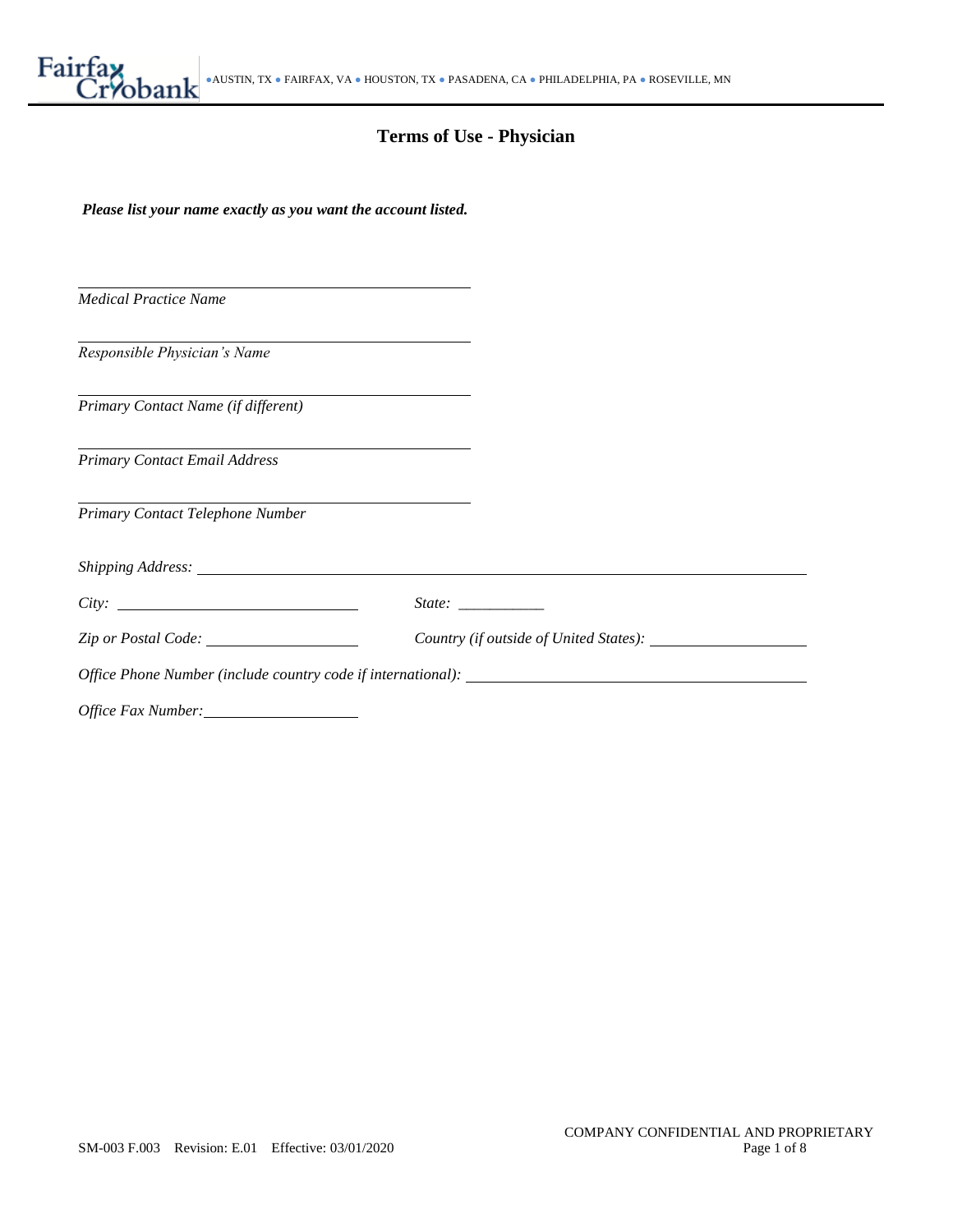# **Terms of Use - Physician**

This Terms of Use Agreement ("*Agreement*") sets forth the terms associated with the acquisition of donor semen by the undersigned Clinic ("*Clinic*") from Fairfax Cryobank, Inc. ("Cryobank"), as well the terms associated with optional services provided by Cryobank. *By setting up an account with Cryobank, Clinic agrees to be bound by its terms, as well as the terms set forth with respect to the optional services Clinic elects, either now or in the future, to receive*.

#### **What the Cryobank Agrees To Do:**

1.1. Donor Screening*.* All donors will meet the sperm donor eligibility criteria established by the U.S. Food & Drug Administration, found at 21 CFR 1271. Cryobank will conduct the additional robust screening and testing described on our website. These additional items may change over time in response to regulatory requirements, changes in the availability and quality of diagnostic tests or other reasons.

1.2. Privacy. Cryobank will not disclose Clinic's identity to the donor, or to anyone else, unless required by law. Cryobank will not disclose a donor's identity to Clinic or an Intended Parent (defined below), except as required by law or regulations governing Clinic in its state, province or country of domicile. If an Intended Parent selects an ID Donor, and registers the birth of the child, Cryobank will share the donor's identity and contact information with that child upon request when he or she reaches age 18, or sooner if required by law. There is more information about the ID Donor program below.

1.3. Quality Control. Cryobank will conduct a semen analysis on every sample a donor provides, both pre- and post-thaw, and will not place into inventory any specimens that do not meet its quality standards, listed below.

1.4. Quality Standard Guarantee. Cryobank's quality standard guarantee is described on the Cryobank website and discussed more fully below. If a vial of donor sperm thawed at Clinic's lab fails to meet this quality standard, as documented by Clinic in accordance with Cryobank's guidelines, then Cryobank will give Clinic a free replacement vial; if no replacement vial is available, Cryobank will give Clinic a credit so another donor may be chosen. Cryobank provides clear and detailed instructions for specimen handling and complaint reporting with every shipment. The criteria for qualifying for a replacement or credit are objectively verifiable and are not flexible. This is the exclusive remedy for a sub-standard Vial.

1.5. Medical and Genetic Updates. Cryobank enters into agreements with donors in which they promise to report any new or newly-discovered medical or genetic issues that could affect donor-conceived offspring; Cryobank enters into agreements like this one with Clinics and Intended Parents in which they promise to report any medical or genetic issues affecting donor-conceived offspring. Cryobank will make reasonable efforts to follow-up with donors, Clinics and Intended Parents, in order to monitor the health status of donors and their offspring; however, Cryobank cannot compel such reporting, and may not be able to obtain this type of information. Cryobank places reported medical updates on donors' profiles on the website under "Check Donor Medical Status." Clinic may also check donor medical status at any time by calling Clinic Services at 1-800-338-8407.

1.6. Donors Relinquish Their Rights. Cryobank enters into agreements with donors in which they give up all their rights, and are released from any obligations, to children born using their donated sperm.

1.7. Donor Restrictions. If Cryobank receives a report of a serious medical or genetic issue affecting a donor or his offspring that may indicate increased health risks for other offspring, its medical director or medical geneticist will investigate the situation and determine whether the donor should be "restricted" or withdrawn from the donor program. Not all issues reported result in restrictions. For those that do, Cryobank will make reasonable efforts to contact Clinics who have previously ordered Vials from the affected donor and update the donor's profile on the website. Cryobank encourages Clinic to check the donor's medical status prior to using any Vial in a fertility procedure.

1.8. Family Unit Limits. Cryobank's policy on limiting the total number of births for any donor is set forth on its website. Cryobank recognizes that family unit limits may vary from country to country, and is willing to work with Clinic directly, upon Clinic's request, to observe such limits.

1.9. Shipping. Cryobank will ship Clinic's order within the U.S. via Federal Express in a specially designed liquid nitrogen tank that will keep Specimens frozen for seven (7) days, with Day 1 being the date of shipment. Clinic may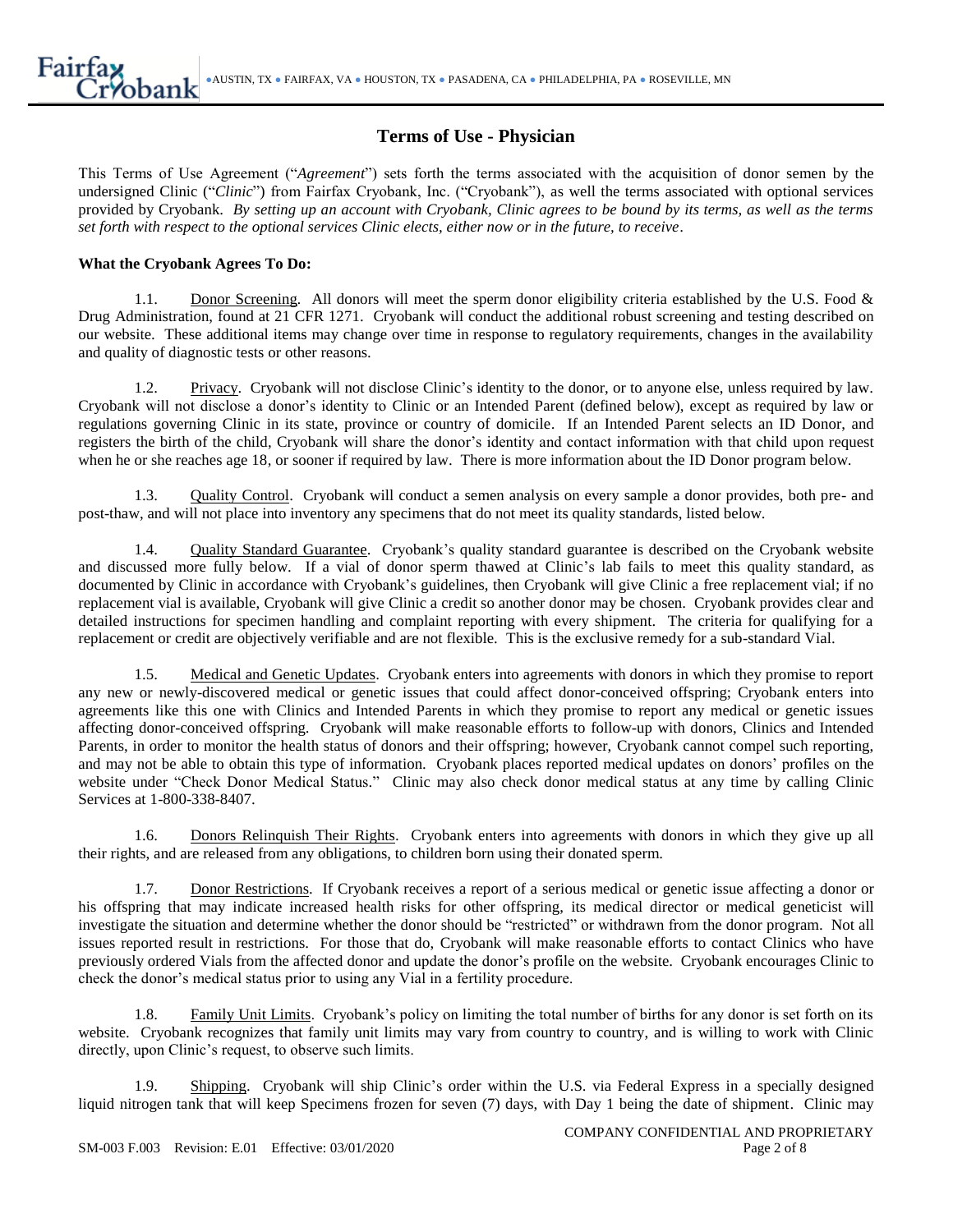request an upgrade to a 14-day tank, with Day 1 being the date of shipment, or that specimens be shipped in more than one tank, for an additional fee. Shipped Vials may not be returned for refund or credit. Cryobank will ship to a destination outside of the United States, provided Clinic arranges for any requisite customs or other permits and, prior to shipment, provides Cryobank with copies of these permits or a written statement to the effect that no permits are required. *International shipments are subject to increased risk of delay and damage and, consequently, an increased risk of damage to or loss of the frozen Specimen; Clinic assumes this increased risk*.

1.10. Storage. If Clinic does not want to ship Vials right away, Cryobank will store them at its facility, and the "Storage Terms and Conditions" set forth below will apply. Storage fees are listed on the website.

# **What the Cryobank Does Not Agree To Do:**

2.1. Medical or Genetic Issues. Cryobank does not promise that a pregnancy will occur. Cryobank does not promise that, if pregnancy is achieved, the fetus or baby will be free from genetic disorders or defects, or from infectious disease. In the general population, every pregnancy has a small (approximately 3%-4%) risk of producing a child with a birth defect or mental deficiency. Cryobank uses robust screening and testing criteria to reduce risk as much as possible, *but Cryobank cannot eliminate the risk*. Even if donor testing shows normal results, the tests have limitations and may not always be reliable, even when properly administered. Clinic and Intended Parents assume this risk.

2.2. All Possible Testing. Cryobank does not test for all genetic disorders and infectious diseases. Not all genetic disorders or infectious diseases have tests, or it is impractical or otherwise not feasible to do such tests. Cryobank's current screening and testing criteria are described on the website and are subject to change at any time for purposes of legal compliance, quality improvement or other reasons.

2.3. Donor Profiles. Donors self-report the family medical history, health and behavioral history information in their profiles. Cryobank does not independently verify their answers.

2.4. Cover Clinic's or Recipients' Other Costs. The remedy described in Cryobank's quality standard guarantee is the exclusive remedy available to Clinic or an Intended Parent from Cryobank. Cryobank will not reimburse, compensate or otherwise provide Clinic or an Intended Parent with any other remedies, even if an Intended Parent's fertility procedure cannot be completed. In no event will Cryobank or its Affiliates be liable for special, consequential or incidental damages, including, without limitation, any costs or expenses associated with fertility treatment or travel expenses related to treatment.

## **What Clinic Agrees To Do:**

3.1. Donor Anonymity. Clinic agrees to use the information Cryobank provides about donors, including photographs, exclusively for the purpose of selecting a donor, and not to share, distribute or otherwise make any such information or images available in any manner, or through any medium (including without limitation email, social media or internet feeds), to any third party. Clinic will not seek a donor's identity, except within the confines of the laws/regulations governing the Clinic in the state/province or country of domicile. If Cryobank discovers that Clinic has made attempts to discover a donor's identity, outside of the legal requirements, Cryobank will pursue any and all appropriate action to protect itself, its donors and their other offspring.

3.2. Exclusive Use. Vial(s) are for the exclusive use of Clinic's patients (each, an "*Intended Parent*") on-site at Clinic. Cryobank is required by federal law to track the distribution of Vials; accordingly, Clinic may not transfer donor sperm or embryos created with donor sperm without Cryobank's express, prior written permission, which may be given or withheld in its sole discretion. In addition, transferring or sharing of donor sperm beyond the originally intended recipient interferes with the proper accounting for pregnancies and dissemination of health information about donors and offspring.

3.3. Pregnancy and Delivery Reporting. Clinic will report all pregnancies and, separately, all pregnancy outcomes to Cryobank within 90 days of each occurrence. A pregnancy report is sent with every donor semen order, and pregnancy reporting is available on the Cryobank website. Clinic will also report any unexpected medical or genetic issues affecting donor-conceived offspring. The ability to track pregnancies is imperative so Cryobank can monitor the number of pregnancies and abide by Cryobank as well as state/province and country donor pregnancy limitations.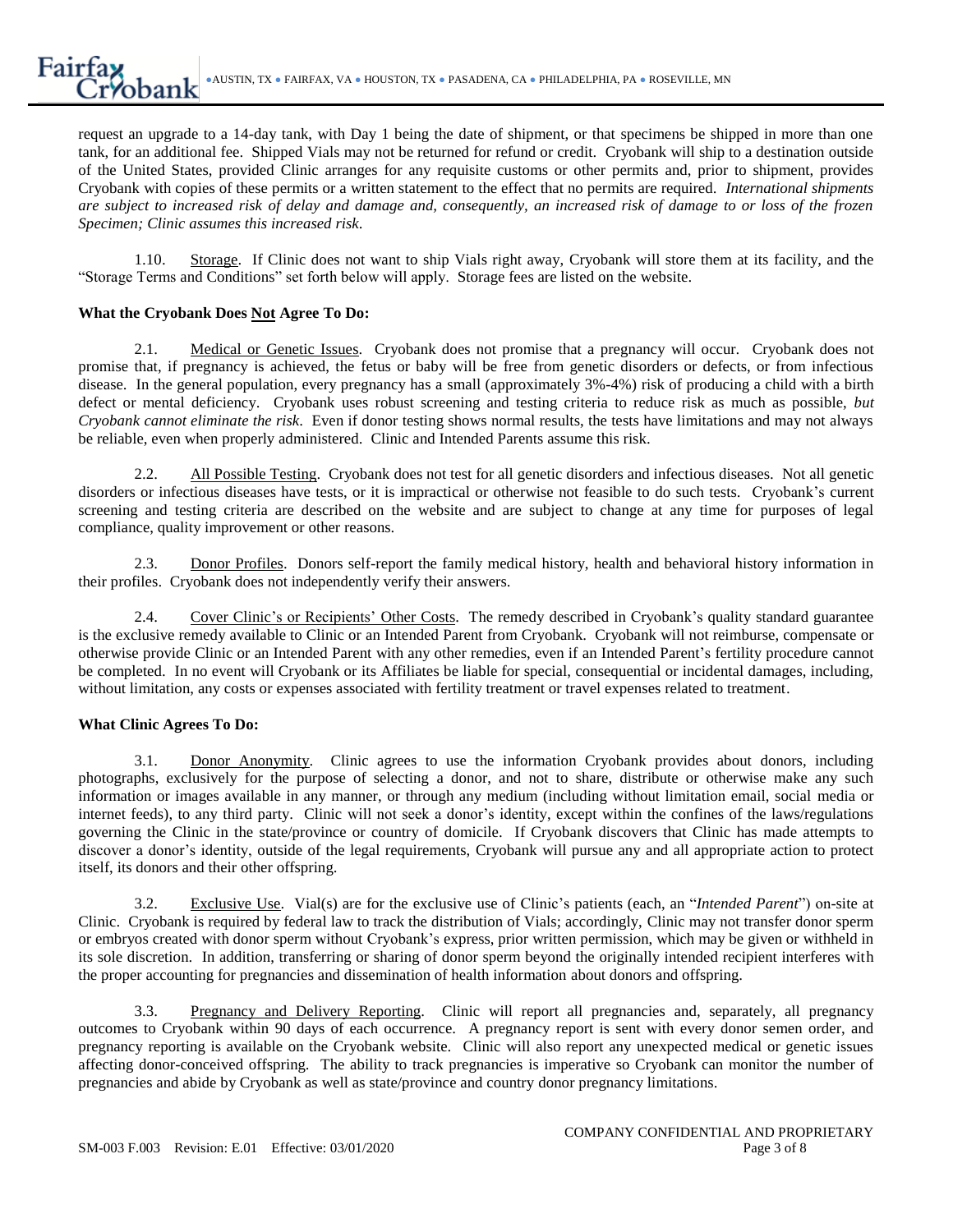3.4. Legal Status of Donor-Conceived Children. The Intended Parent (and not the donor or the Cryobank) will be the legal parent of the child(ren) born through the use of donated sperm and will be responsible for their support and custody.

3.5. Update Contact Information. Clinic agrees to update Cryobank if Clinic's mailing address, email address or telephone number changes. Cryobank may receive important medical or genetic updates about donors selected by Clinic, or their other offspring, and need to contact Clinic. Cryobank is not obligated to track down Clinic.

3.6. Indian Child Welfare Act. Note that the Indian Child Welfare Act applies to certain child custody proceedings, such as adoptions, involving children with Native American ancestry, and gives federally recognized Indian tribes legal rights that are distinct from those of the biological parents. Recipients should be advised to consult an attorney prior to selecting a donor with Native American heritage, particularly if any legal proceeding involving the child is anticipated.

3.7. Intended Parent Terms of Use. Clinic understands that it is critical for Intended Parents to understand the terms and conditions of utilizing donor sperm; accordingly, prior to utilizing Cryobank's donor sperm in an assisted reproduction procedure, Clinic will provide Cryobank's Terms of Use (available on the website or by contacting Cryobank Client Services) to the Intended Parent, and obtain his/her signature thereon. Clinic will provide copies of signed Terms of Use to Cryobank upon request. **Clinic agrees to indemnify Cryobank and its affiliates for any losses, damages, claims or causes of action arising from Clinic's failure to obtain a signed Terms of Use from an Intended Parent**.

## **Terms and Conditions of Cryobank's Quality Standard Guarantee:**

4.1. Claim Submission Deadline. If a Specimen fails to meet the applicable quality standard set forth in the table below, Clinic should complete the Specimen Complaint Form, available on the Cryobank website or by calling Clinic Services at 1-800-338-8407. Cryobank must receive the completed Specimen Complaint Form within thirty (30) days after the Specimen was thawed.

| <b>Specimen</b><br><b>Type</b> | <b>Total Motile Cells/milliliter</b><br>(TMC) | <b>Clinical Use</b>                                                                                             |
|--------------------------------|-----------------------------------------------|-----------------------------------------------------------------------------------------------------------------|
| <b>IUI</b>                     | 10 million/vial                               | Pre-washed vials, ready for intrauterine insemination (IUI)                                                     |
| <b>ICI</b>                     | 10 million/vial                               | Ready for intracervical insemination (ICI) or can be washed for IUI<br>specimen                                 |
| <b>IVF</b>                     | 5 million/vial                                | Ready for ICI or can be washed for use as an IUI or IVF with/without<br><b>ICSI</b>                             |
| <b>IUI ART</b>                 | $> 6$ million/vial                            | Ready for IUI individually or combined, or can be washed post thaw<br>and used for IVF with/without ICSI        |
| <b>ICI ART</b>                 | $> 6$ million/vial                            | Ready for ICI individually or combined, or can be washed post thaw<br>and used for IUI or IVF with/without ICSI |

4.2. Lab Procedures. To qualify for the guarantee, the Clinic must have followed all of Cryobank's printed thaw procedures enclosed in each shipment and other written handling instructions. The clinic must have performed the required semen analysis after thawing and prior to any processing, and the total motile cell ("*TMC*") count must be below the standard. *Note that TMC counts will vary by about 10%-30%, depending on the lab personnel and counting method. By way of example, if Cryobank's laboratory determined a Specimen contained ten million TMC, Cryobank would expect Clinic's lab to find between seven million and thirteen million TMC. Clinic may still qualify for a replacement if Clinic's count is below the stated standard, but a TMC in this range is normal.*

4.3. Off-Site < 120 Days. To qualify for the guarantee, the Specimen may not have been out of Cryobank's storage facility for more than 120 days, nor transferred from the original receiving Clinic to another site.

4.4. Cycle Results. If pregnancy is achieved in an IUI or ICI cycle, or if fertilization is achieved in an IVF cycle, then the quality standard will be deemed satisfied, regardless of the TMC.

4.5. Other Costs Not Included. The replacement or credit is for the Specimen only; additional costs, such as shipping, handling or any other associated charges, are not refunded or credited.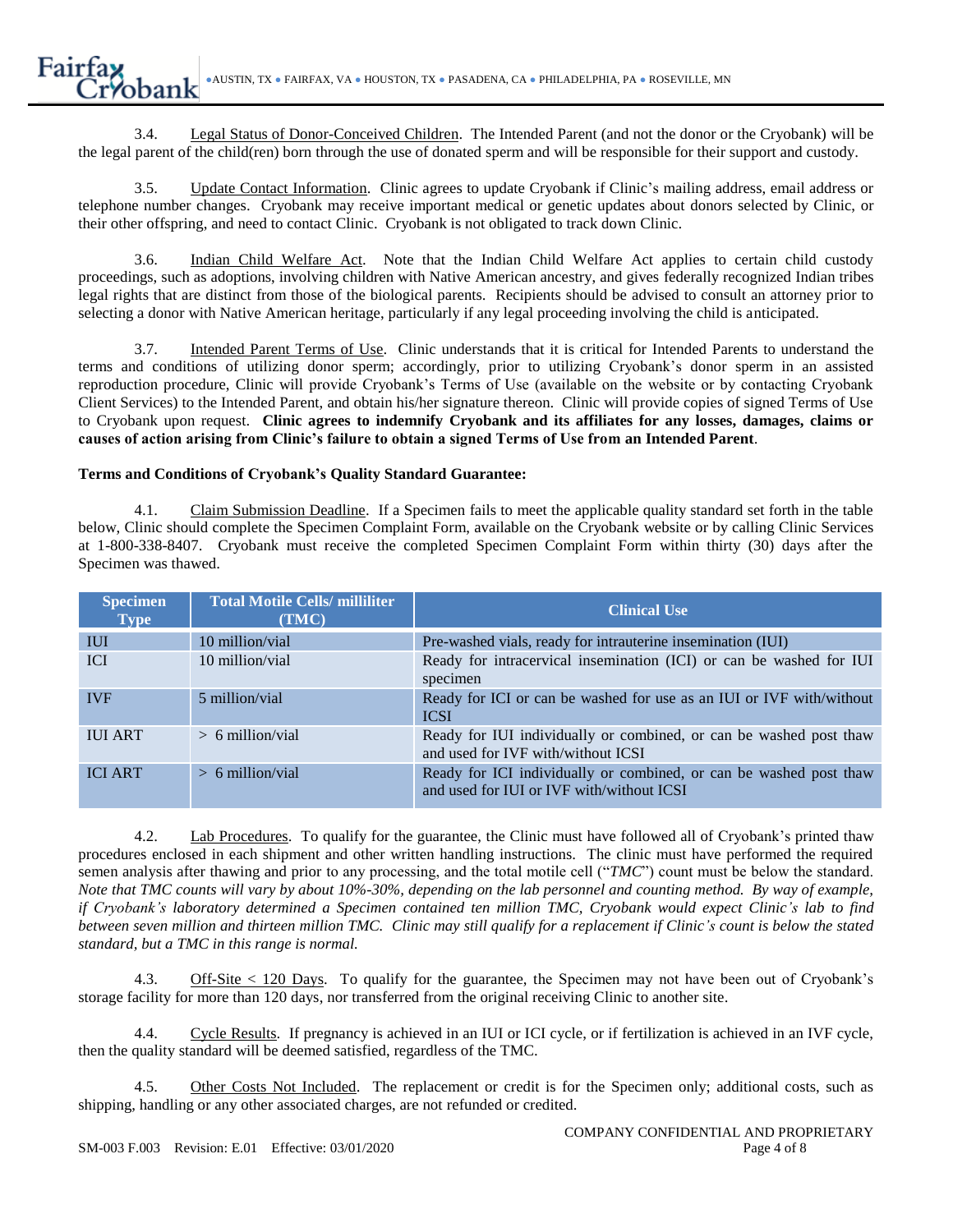#### **Mutual Promises:**

5.1. Binding Arbitration. Cryobank and Clinic acknowledge that the identity of sperm donors and the nature of sperm donation are sensitive and often very private matters. Accordingly, Cryobank and Clinic agree that any disputes between them arising under this Agreement or otherwise, except for disputes over payment for storage services, will be resolved exclusively through confidential, binding arbitration by JAMS under the JAMS Streamlined Arbitration Rules and Procedures, and not through a court or other public forum. Arbitration proceedings will be conducted in Washington, D.C., and the substantive laws of the Commonwealth of Virginia will apply exclusively. The decision of the arbitrator will be binding and final and will be enforceable by any court of competent jurisdiction. Each party will pay one-half of JAMS' and the arbitrator's fees. The substantially prevailing party in any dispute will be entitled to receive from the other its reasonable attorney's fees and other costs and expenses associated with the dispute.

5.2. Notices. Cryobank will provide any notices to Clinic by mail sent to the address set forth on the first page of this Agreement or such other address as Clinic may request in writing be used for that purpose. Clinic will provide any notices to Cryobank by mail sent to the Fairfax, Virginia address listed on the Cryobank website.

5.3. Severability. Cryobank and Clinic agree that the invalidity or unenforceability of any part of this Agreement shall not impair or affect in any manner the validity or enforceability of the balance of this Agreement.

5.4. Entire Agreement. This represents the entire agreement between Cryobank and Clinic concerning the subject matter; and there are no understandings, agreements or representations other than as herein set forth. This Agreement may be modified only by a writing signed by both parties.

5.5. Assignment; Binding Effect. This Agreement may not be assigned, except by Cryobank to an Affiliate. This Agreement will be binding upon the parties and their respective assignees, heirs, executors and administrators.

#### **No Warranties / Limitation of Cryobank's Liability**

Reproductive medicine and working with human reproductive tissues involve risks, uncertainties and costs. Cryobank takes responsibility for addressing some of those risks, but not all of them. One purpose of this document is to define clearly what Cryobank is offering and, perhaps more importantly, what Cryobank is not offering.

Except for the Quality Standard Guarantee, Vials are provided "as is," with no warranties of any kind, express or implied, including without limitation the implied warranties of merchantability and fitness for a particular purpose.

Except for the specific remedies described in this Agreement, Cryobank will not provide any compensation, refund or reimbursement for a sub-standard Vial, a shipment delay or failure, a cancelled or unsuccessful cycle, or for any other reason or in any other circumstance.

Cryobank has designed the donor program with the expectation that its costs are limited to those necessary to provide the specific services and remedies set forth in this Agreement. Cryobank would not make donor sperm available without these limitations. If Clinic has expectations that Cryobank is or should be responsible for any other type of risk, cost or expense, then we're sorry, but Cryobank is not the right sperm bank for Clinic.

\_\_\_\_\_\_\_\_\_\_\_\_\_\_\_\_\_\_\_\_\_\_\_\_\_\_\_\_\_\_\_\_\_\_\_\_\_ \_\_\_\_\_\_\_\_\_\_\_\_\_\_\_\_\_\_\_\_\_\_\_\_\_\_\_\_\_\_\_\_\_\_\_\_

#### **Accepted and Agreed:**

Clinic Signature: Cryobank Signature:

Name: Name: Title: Title: Date: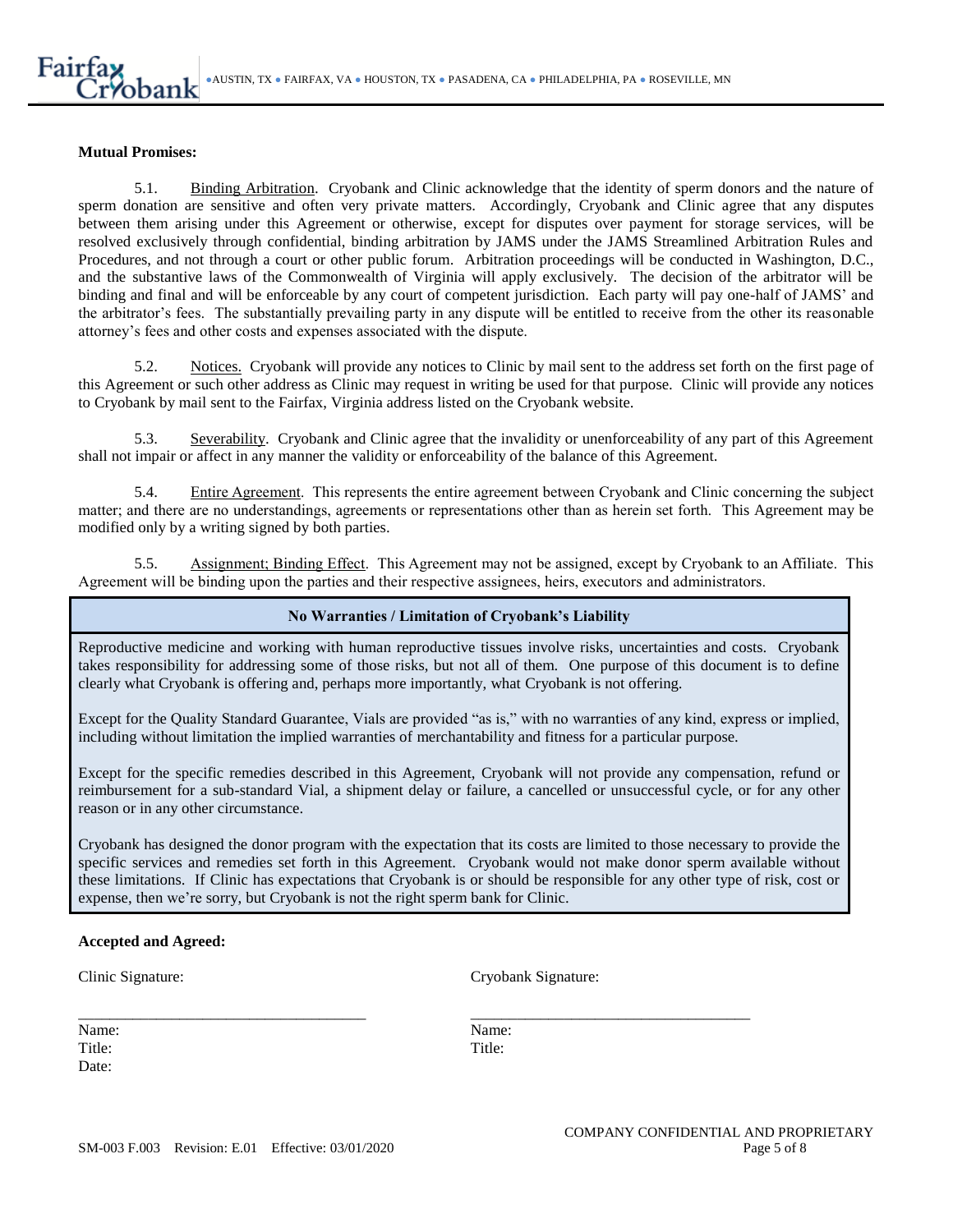#### **ID Donor Program**

If Clinic selects an ID Donor, the Intended Parent (but not the Clinic) may participate in the ID Donor Program, whereby the resulting child may learn the donor's identity and contact information when the child reaches the age of 18. An Intended Parent does not have to participate and may choose to maintain donor anonymity for the child.

**To register for the ID Donor Program, the Intended Parent (not the Clinic) must complete the ID Birth Registration form, located at [www.fairfaxcryobank.com,](http://www.fairfaxcryobank.com/) any time after the birth of the child. Merely using an ID Donor's specimen or reporting the pregnancy/birth online does not allow the child access to the contact information.**

If an Intended Parent registers a child ("*Registered Child*"), here is what to expect:

- When a Registered Child reaches the age of 18, Cryobank will, at his or her written request, give that child their donor's full name, date of birth, last known telephone numbers, email address, physical address and other contact information that the donor has agreed to release and provided to Cryobank for that purpose. Only a Registered Child, and not his or her parent(s) or the Clinic, has the authority to request and be provided with an ID Donor's contact information.
- If a Registered Child makes a request for donor information, Cryobank will take reasonable measures to authenticate the request, and the Registered Child will be required to sign a contract agreeing to use the information only for himself or herself, and not to share it with any third party.
- Cryobank makes reasonable efforts to stay in contact with all donors, and especially ID Donors, so that Cryobank can maintain updated information. Cryobank will release the best information Cryobank has at the time of a Registered Child's request; however, Cryobank cannot force donors to update their contact information and it is possible that the information Cryobank has may be outdated.
- Cryobank does not guarantee any contact between the Registered Child and his or her donor, nor does Cryobank have any responsibility for the quality, frequency or other results of such contact.
- If an Intended Parent transfers sperm from an ID Donor to another intended parent (which requires Cryobank's prior consent), or if an Intended Parent creates embryos with sperm from an ID Donor and then donates the embryos to another intended parent, then the original Intended Parent and the new recipient will both have to submit forms to Cryobank, documenting the transfer, in order for the new recipient to participate in the ID Donor Program. The required forms are available from the Cryobank.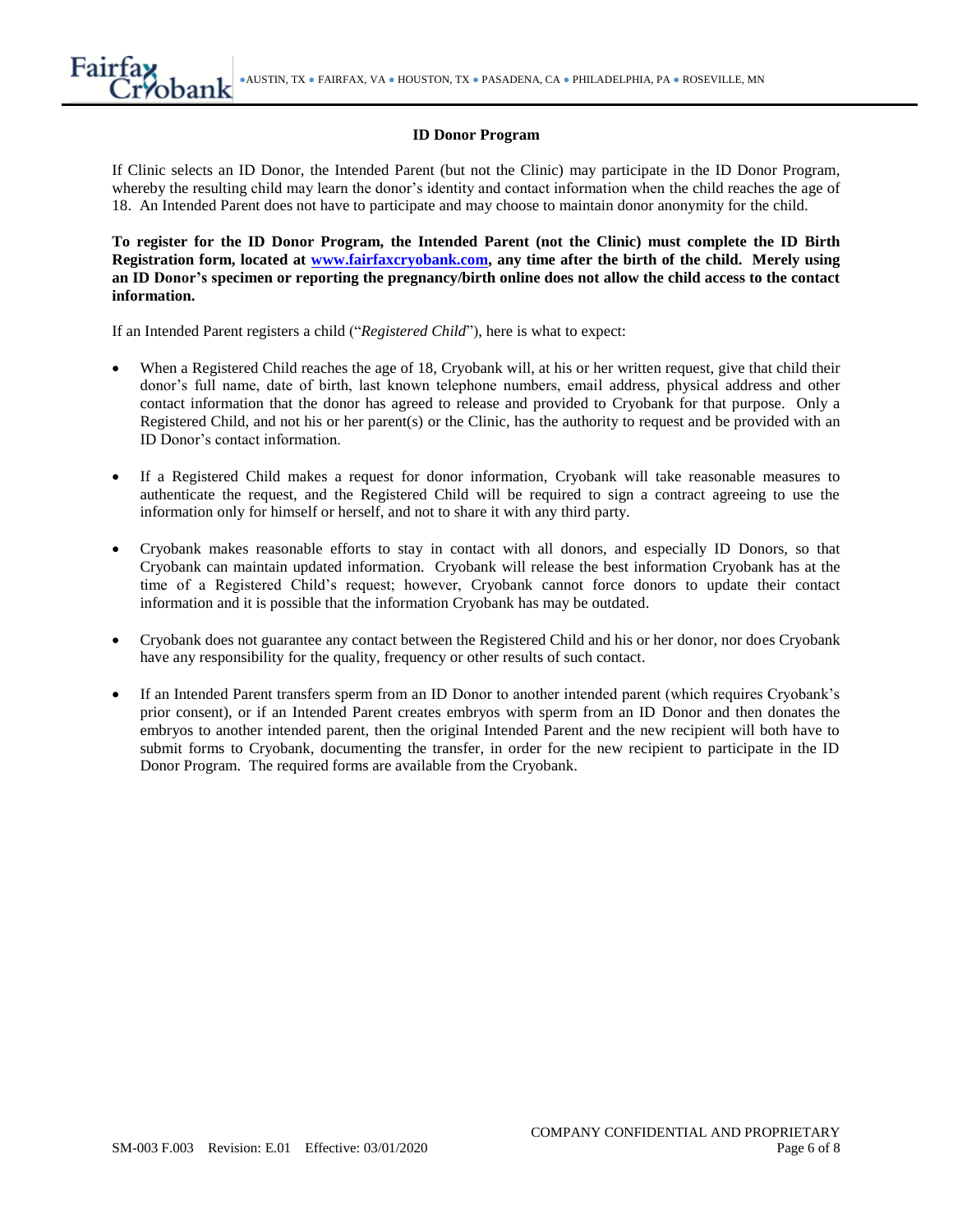#### **Storage Terms and Conditions**

1. Storage Services. At Clinic's request, Cryobank will store Clinic's Vials at its facility in accordance with applicable law and our standard policies and procedures.

2. Storage Fees. Storage, handling, removal and other fees and payment options are listed on the Cryobank website and are subject to change. Clinic is responsible for prompt payment of all applicable fees. At the time Clinic chooses to store Vials at Cryobank, Clinic will choose a payment option, including method of payment, which will be acknowledged at that time.

(a) All storage, removal and handling fees must be paid in full before extending or renewing the chosen storage period. If Clinic has chosen to pay by credit card, Clinic will be charged at the monthly storage rate on the credit card provided each month until Clinic requests otherwise.

(b) To cancel a pre-paid billing arrangement, Clinic must notify Cryobank in writing. Cryobank will retain an amount equal to its then-current monthly storage fee for each month of storage actually used, and a \$50.00 administrative fee, and refund the balance (if any) to Clinic, without interest.

(c) Cryobank may pursue collection of overdue storage charges, including referral of claims to a collection agency. In that event, Clinic will pay all costs of collection including any reasonable fees charged by the collection agency, other costs of collection, and reasonable attorney's fees.

3. Release From Storage. The conditions and procedures for the release of Clinic's stored Vials, either for shipment to Clinic's lab or for any other reason, are designed to comply with legal requirements, protect Clinic's rights to and interests in the Specimens and assure a reliable chain of custody. Clinic acknowledges that Cryobank may modify the release requirements in its sole discretion to reflect changes in industry practice, laws or regulations. Clinic will comply with all release conditions and procedures, which may be obtained by contacting Cryobank. Cryobank will not ship Vials until Clinic's outstanding storage balance, if any, has been paid in full.

(a) Ship to Clinic. In general, only an authorized representative of Clinic may have access to Clinic's account information or authorize Cryobank to ship Clinic's Vials for the purpose of fertility treatment.

(b) Other Disposition. Only Clinic may authorize any other disposition of Clinic's Specimens, such as shipment to a different physician or storage facility, donation for research or destruction, and Cryobank may require a written, signed and notarized instruction to verify and authenticate Clinic's request. Cryobank has forms available for this purpose. Clinic may also be able to return Specimens that have been stored exclusively at the Cryobank for a partial refund. Additional information is set forth on the Cryobank website and is subject to change.

4. Limitation of Damages. While very unlikely, there is the possibility that stored Specimens may be lost or destroyed. In that case, Clinic acknowledges that any resulting damage to Clinic would be highly conjectural, speculative and difficult to determine. Accordingly, pursuant to Section 204(2) of Title 8.7 of the Code of Virginia, Cryobank's liability for damages caused by its failure to satisfy the standard of care applicable to its provision of storage services will be limited to an amount equal to the storage charge for the year in which the loss occurs plus the fees Clinic paid to acquire the lost or destroyed Vials.

5. Termination of Storage Services. Cryobank's responsibility for storage will cease upon the occurrence of any one or more of the following events:

(a) No More Vials. All stored Specimens have been released in accordance with Section 3.

(b) Past-Due Account. Clinic fails to pay storage or other fees within 180 days after the due date. Cryobank will send written notice, via U.S. Mail, of non-payment to Clinic's latest address on file. If a notice is returned for insufficient or wrong address or similar reason, or if no written response is received from either Clinic or Clinic's authorized representative, Cryobank's storage obligations will terminate automatically. Clinic must notify Cryobank of any change of address. Cryobank is not obligated to track down Clinic.